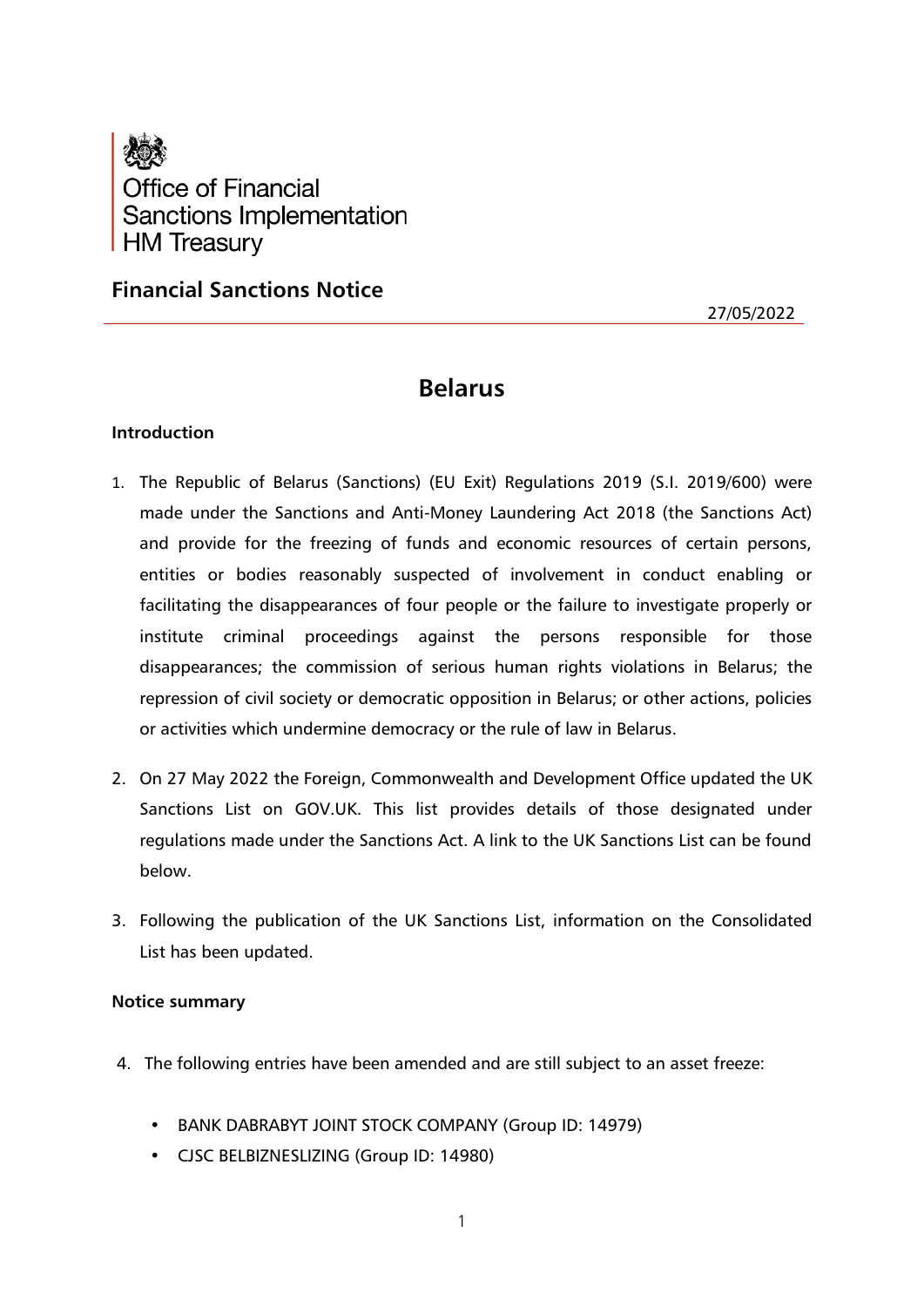- INDUSTRIAL-COMMERCIAL PRIVATE UNITARY ENTERPRISE MINOTOR-SERVICE (Group ID: 14981)
- JSC TRANSAVIAEXPORT AIRLINES (Group ID: 14982)
- LIMITED LIABILITY COMPANY BELINVEST-ENGINEERING (Group ID: 14983)
- OJSC KB RADAR-MANAGING COMPANY HOLDING RADAR SYSTEM (Group ID: 14984)

## **What you must do**

- 5. You must:
	- i. check whether you maintain any accounts or hold any funds or economic resources for the persons set out in the Annex to this Notice;
	- ii. freeze such accounts, and other funds or economic resources and any funds which are owned or controlled by persons set out in the Annex to the Notice
	- iii. refrain from dealing with the funds or assets or making them available (directly or indirectly) to such persons unless licensed by the Office of Financial Sanctions Implementation (OFSI);
	- iv. report any findings to OFSI, together with any additional information that would facilitate compliance with the Regulations;
	- v. provide any information concerning the frozen assets of designated persons that OFSI may request. Information reported to OFSI may be passed on to other regulatory authorities or law enforcement.
- 6. Where a relevant institution has already reported details of accounts, other funds or economic resources held frozen for designated persons, they are not required to report these details again.
- 7. Failure to comply with financial sanctions legislation or to seek to circumvent its provisions is a criminal offence.

## **Further Information**

8. Copies of recent notices, UK legislation and relevant guidance can be obtained from the Belarus financial sanctions page on the Gov.UK website: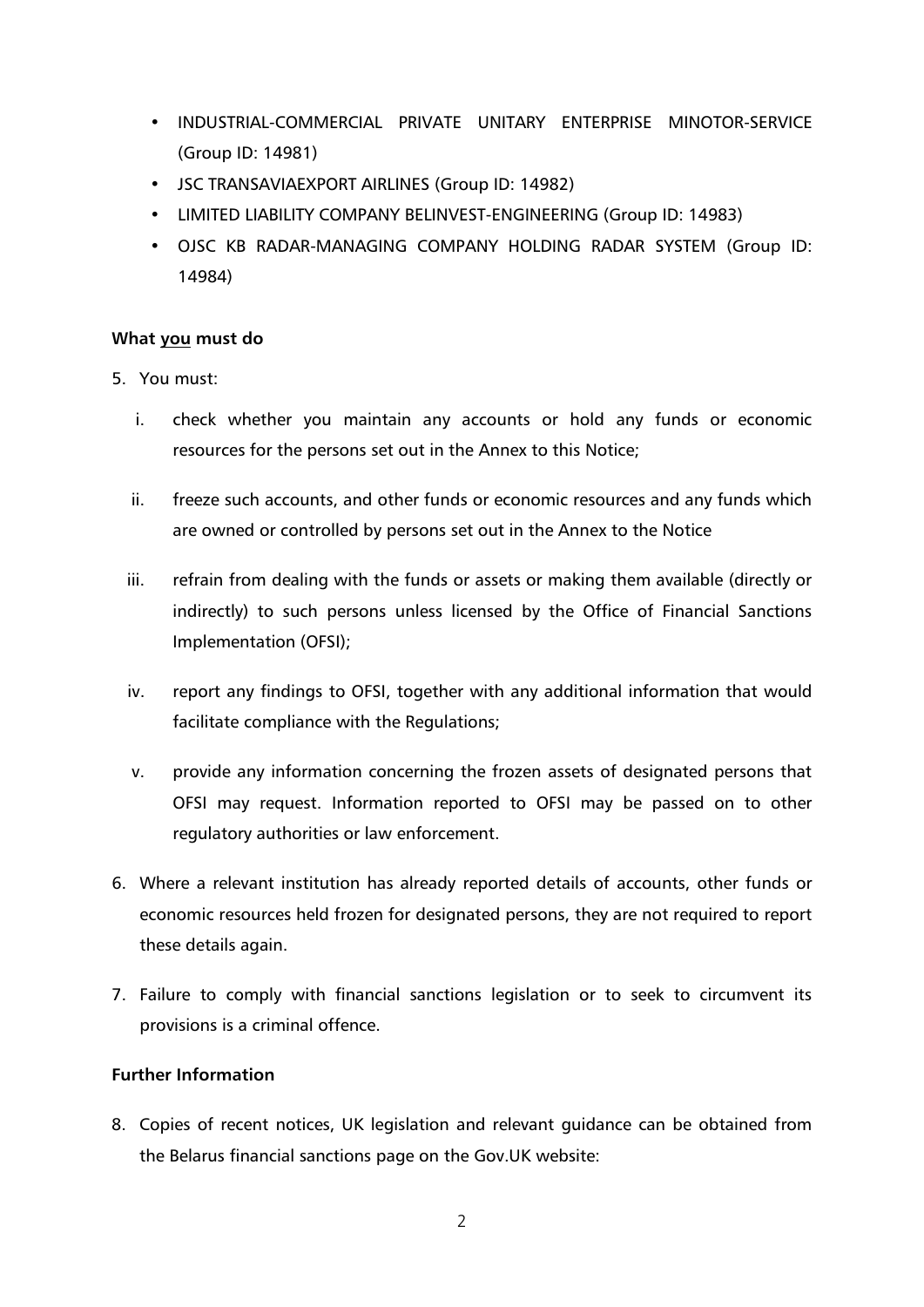[https://www.gov.uk/government/collections/financial-sanctions-regime-specific](https://www.gov.uk/government/collections/financial-sanctions-regime-specific-consolidated-lists-and-releases)[consolidated-lists-and-releases](https://www.gov.uk/government/collections/financial-sanctions-regime-specific-consolidated-lists-and-releases)

- 9. The Consolidated List can be found here: [https://www.gov.uk/government/publications/financial-sanctions-consolidated-list-of](https://www.gov.uk/government/publications/financial-sanctions-consolidated-list-of-targets/consolidated-list-of-targets)[targets/consolidated-list-of-targets](https://www.gov.uk/government/publications/financial-sanctions-consolidated-list-of-targets/consolidated-list-of-targets)
- 10. The UK Sanctions List can be found here:

<https://www.gov.uk/government/publications/the-uk-sanctions-list>

11. For more information please see our guide to financial sanctions: <https://www.gov.uk/government/publications/uk-financial-sanctions-guidance>

## **Enquiries**

12. Non-media enquiries about the implementation of financial sanctions in the UK should be addressed to:

Office of Financial Sanctions Implementation HM Treasury 1 Horse Guards Road London SW1A 2HQ [ofsi@hmtreasury.gov.uk](mailto:ofsi@hmtreasury.gov.uk)

- 13. Non-media enquiries about the sanctions measures themselves should be addressed to: [sanctions@fcdo.gov.uk](mailto:sanctions@fcdo.gov.uk)
- 14. Media enquiries about how financial sanctions are implemented in the UK should be addressed to the Treasury Press Office on 020 7270 5238.
- 15. Media enquiries about the sanctions measures themselves should be addressed to the Foreign, Commonwealth & Development Office Press Office on 020 7008 3100.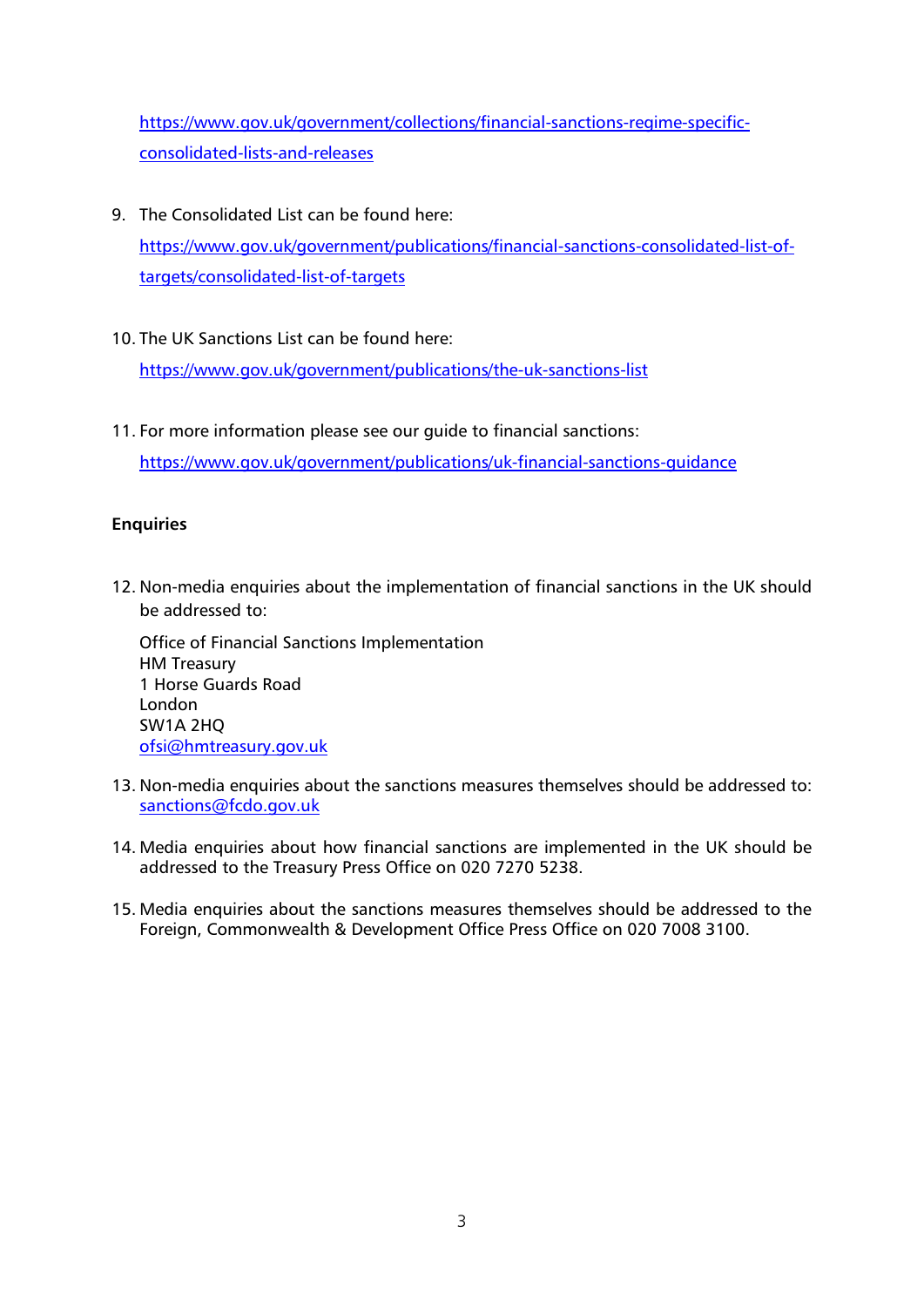## **ANNEX TO NOTICE**

### **FINANCIAL SANCTIONS: BELARUS**

## **THE REPUBLIC OF BELARUS (SANCTIONS) (EU EXIT) REGULATIONS 2019 (S.I. 2019/600)**

#### **AMENDMENTS**

Deleted information appears in strikethrough. Additional information appears in italics and is underlined.

### **Entities**

### **1. BANK DABRABYT JOINT STOCK COMPANY**

**Address:** premises 1, Kommunisticheskaya Str. 49, Minsk, Belarus. Other **Information:** (UK Sanctions List Ref):BEL0120 (UK Statement of Reasons):Designated for the purposes of an asset freeze under the Republic of Belarus (Sanctions) (EU Exit) Regulations 2019. The designation is made as a designation by name under the urgent procedure. The relevant provision by reference to which the Minister considers that condition B is met is Executive Order 14038. The purposes of this provision correspond or are similar to the purposes of the UK's Republic of Belarus (Sanctions) (EU Exit) Regulations 2019, which have as their purposes to: a) respect democratic principles and institutions, the separation of powers and the rule of law in Belarus, b) refrain from actions, policies or activities which repress civil society in Belarus, c) investigate properly and institute criminal proceedings against the persons responsible for the disappearances of Yury Zakharanka, Viktar Hanchar, Anatol Krasouski and Dzmitry Zavadski, and d) comply with international human rights law and to respect human rights, including in particular to — i. respect the right to life of persons in Belarus; ii. respect the right of persons not to be subjected to torture or cruel, inhuman or degrading treatment or punishment in Belarus, including inhuman or degrading conditions in prisons; iii. afford persons in Belarus charged with criminal offences the right to a fair trial; iv. respect the right to liberty and security, including refraining from the arbitrary arrest and detention of persons in Belarus *Designated for the purposes of an asset freeze [and a travel ban] under the Republic of Belarus (Sanctions) (EU Exit) Regulations 2019. The designation is made as a designation by name under the urgent procedure. The relevant provision by reference to which the Minister considers that condition B is met is Executive Order 14038. The purposes of this provision correspond or are similar to the purposes of the UK's Republic of Belarus (Sanctions) (EU Exit) Regulations 2019, which have as their purposes to: a) respect democratic principles and institutions, the separation of powers and the rule of law in Belarus, b) refrain from actions, policies or activities which repress civil society in Belarus, c) investigate properly and institute criminal proceedings against the persons responsible for the disappearances of Yury Zakharanka, Viktar Hanchar, Anatol Krasouski and Dzmitry Zavadski, and d) comply with international human rights law and to respect human rights, including in particular to— i) respect the right to life of persons in Belarus; ii) respect the right of persons not to be subjected to torture or cruel, inhuman or degrading treatment or punishment in Belarus, including inhuman or degrading conditions in prisons; iii) afford persons in Belarus charged with criminal offences the right to a fair trial; iiii) respect the right to liberty and security, including refraining from the arbitrary arrest and detention of persons in Belarus. The Minister certified on*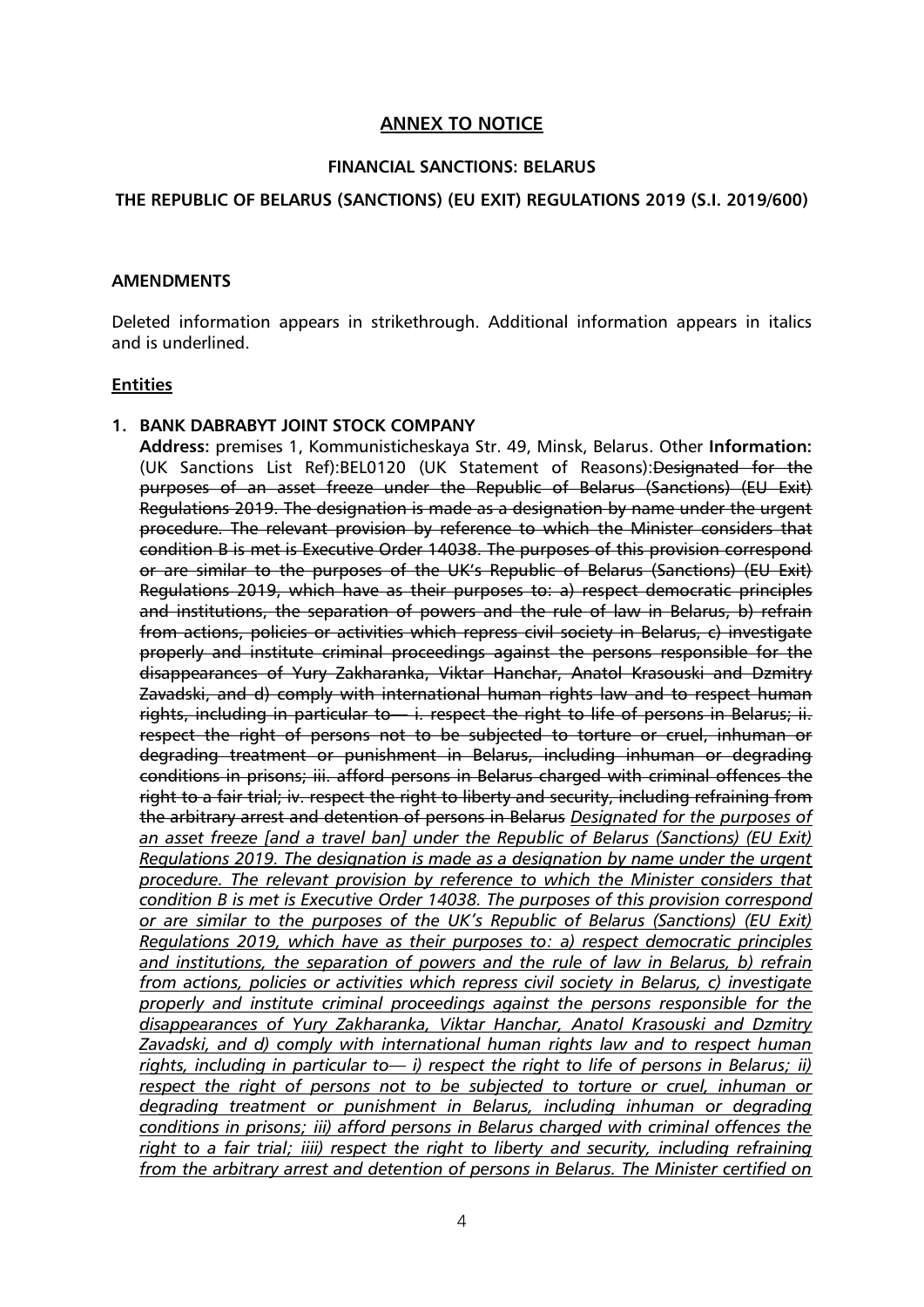*5 May 2022 that conditions B and C continued to be met.* **Listed on:** 24/03/2022 **UK Sanctions List Date Designated:** 24/03/2022 **Last Updated:** 24/03/2022 *27/05/2022* **Group ID:** 14979.

### **2. CJSC BELBIZNESLIZING**

**Address:** office 919, 29 Masherov Ave., Minsk, Belarus. Other **Information:** (UK Sanctions List Ref):BEL0121 (UK Statement of Reasons):Designated for the purposes of an asset freeze under the Republic of Belarus (Sanctions) (EU Exit) Regulations 2019. The designation is made as a designation by name under the urgent procedure. The relevant provision by reference to which the Minister considers that condition B is met is Executive Order 14038. The purposes of this provision correspond or are similar to the purposes of the UK's Republic of Belarus (Sanctions) (EU Exit) Regulations 2019, which have as their purposes to: a) respect democratic principles and institutions, the separation of powers and the rule of law in Belarus, b) refrain from actions, policies or activities which repress civil society in Belarus, c) investigate properly and institute criminal proceedings against the persons responsible for the disappearances of Yury Zakharanka, Viktar Hanchar, Anatol Krasouski and Dzmitry Zavadski, and d) comply with international human rights law and to respect human rights, including in particular to — i. respect the right to life of persons in Belarus; ii. respect the right of persons not to be subjected to torture or cruel, inhuman or degrading treatment or punishment in Belarus, including inhuman or degrading conditions in prisons; iii. afford persons in Belarus charged with criminal offences the right to a fair trial; iv. respect the right to liberty and security, including refraining from the arbitrary arrest and detention of persons in Belarus. *Designated for the purposes of an asset freeze [and a travel ban] under the Republic of Belarus (Sanctions) (EU Exit) Regulations 2019. The designation is made as a designation by name under the urgent procedure. The relevant provision by reference to which the Minister considers that condition B is met is Executive Order 14038. The purposes of this provision correspond or are similar to the purposes of the UK's Republic of Belarus (Sanctions) (EU Exit) Regulations 2019, which have as their purposes to: a) respect democratic principles and institutions, the separation of powers and the rule of law in Belarus, b) refrain from actions, policies or activities which repress civil society in Belarus, c) investigate properly and institute criminal proceedings against the persons responsible for the disappearances of Yury Zakharanka, Viktar Hanchar, Anatol Krasouski and Dzmitry Zavadski, and d) comply with international human rights law and to respect human rights, including in particular to— i) respect the right to life of persons in Belarus; ii) respect the right of persons not to be subjected to torture or cruel, inhuman or degrading treatment or punishment in Belarus, including inhuman or degrading conditions in prisons; iii) afford persons in Belarus charged with criminal offences the right to a fair trial; iiii) respect the right to liberty and security, including refraining from the arbitrary arrest and detention of persons in Belarus. The Minister certified on 5 May 2022 that conditions B and C continued to be met.* **Listed on:** 24/03/2022 **UK Sanctions List Date Designated:** 24/03/2022 **Last Updated:** 24/03/2022 *27/05/2022* **Group ID:** 14980.

## **3. INDUSTRIAL-COMMERCIAL PRIVATE UNITARY ENTERPRISE MINOTOR-SERVICE**

**Address:** ul. Karvata, d. 84, kom. 1, Minsk, Belarus. **Other Information:** (UK Sanctions List Ref):BEL0122 (UK Statement of Reasons):Designated for the purposes of an asset freeze under the Republic of Belarus (Sanctions) (EU Exit) Regulations 2019. The designation is made as a designation by name under the urgent procedure. The relevant provision by reference to which the Minister considers that condition B is met is Executive Order 14038. The purposes of this provision correspond or are similar to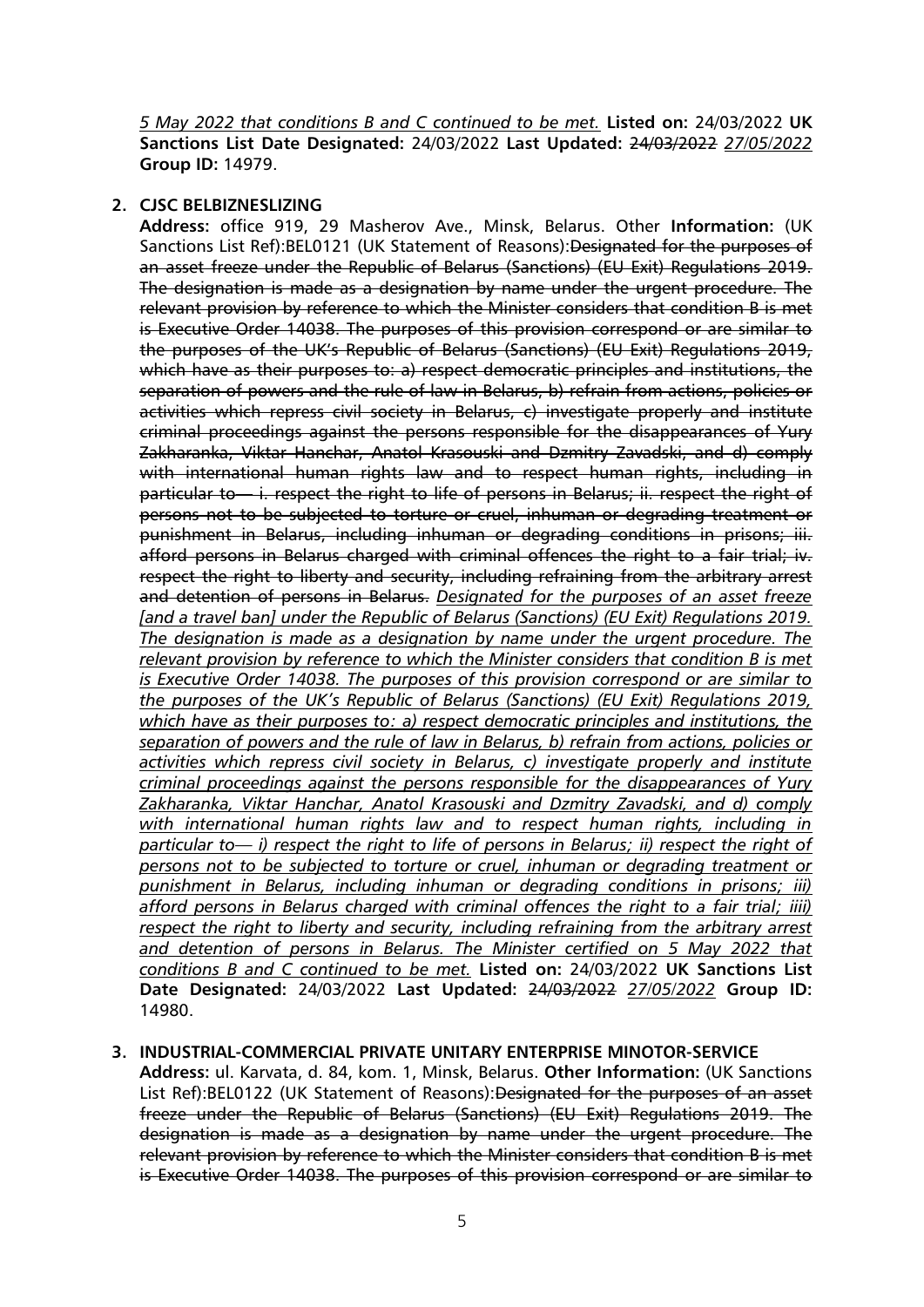the purposes of the UK's Republic of Belarus (Sanctions) (EU Exit) Regulations 2019, which have as their purposes to: a) respect democratic principles and institutions, the separation of powers and the rule of law in Belarus, b) refrain from actions, policies or activities which repress civil society in Belarus, c) investigate properly and institute criminal proceedings against the persons responsible for the disappearances of Yury Zakharanka, Viktar Hanchar, Anatol Krasouski and Dzmitry Zavadski, and d) comply with international human rights law and to respect human rights, including in particular to — i. respect the right to life of persons in Belarus; ii. respect the right of persons not to be subjected to torture or cruel, inhuman or degrading treatment or punishment in Belarus, including inhuman or degrading conditions in prisons; iii. afford persons in Belarus charged with criminal offences the right to a fair trial; iv. respect the right to liberty and security, including refraining from the arbitrary arrest and detention of persons in Belarus *Designated for the purposes of an asset freeze [and a travel ban] under the Republic of Belarus (Sanctions) (EU Exit) Regulations 2019. The designation is made as a designation by name under the urgent procedure. The relevant provision by reference to which the Minister considers that condition B is met is Executive Order 14038. The purposes of this provision correspond or are similar to the purposes of the UK's Republic of Belarus (Sanctions) (EU Exit) Regulations 2019, which have as their purposes to: a) respect democratic principles and institutions, the separation of powers and the rule of law in Belarus, b) refrain from actions, policies or activities which repress civil society in Belarus, c) investigate properly and institute criminal proceedings against the persons responsible for the disappearances of Yury Zakharanka, Viktar Hanchar, Anatol Krasouski and Dzmitry Zavadski, and d) comply with international human rights law and to respect human rights, including in particular to— i) respect the right to life of persons in Belarus; ii) respect the right of persons not to be subjected to torture or cruel, inhuman or degrading treatment or punishment in Belarus, including inhuman or degrading conditions in prisons; iii) afford persons in Belarus charged with criminal offences the right to a fair trial; iiii) respect the right to liberty and security, including refraining from the arbitrary arrest*  and detention of persons in Belarus. The Minister certified on 5 May 2022 that *conditions B and C continued to be met.* **Listed on:** 24/03/2022 **UK Sanctions List Date Designated:** 24/03/2022 **Last Updated:** 24/03/2022 *27/05/2022* **Group ID:** 14981.

#### **4. JSC TRANSAVIAEXPORT AIRLINES**

**Address:** 44 Zakharova Str., Minsk, Belarus, 220034. Other **Information:** (UK Sanctions List Ref):BEL0123 (UK Statement of Reasons):Designated for the purposes of an asset freeze under the Republic of Belarus (Sanctions) (EU Exit) Regulations 2019. The designation is made as a designation by name under the urgent procedure. The relevant provision by reference to which the Minister considers that condition B is met is Executive Order 14038. The purposes of this provision correspond or are similar to the purposes of the UK's Republic of Belarus (Sanctions) (EU Exit) Regulations 2019, which have as their purposes to: a) respect democratic principles and institutions, the separation of powers and the rule of law in Belarus, b) refrain from actions, policies or activities which repress civil society in Belarus, c) investigate properly and institute criminal proceedings against the persons responsible for the disappearances of Yury Zakharanka, Viktar Hanchar, Anatol Krasouski and Dzmitry Zavadski, and d) comply with international human rights law and to respect human rights, including in particular to— i. respect the right to life of persons in Belarus; ii. respect the right of persons not to be subjected to torture or cruel, inhuman or degrading treatment or punishment in Belarus, including inhuman or degrading conditions in prisons; iii. afford persons in Belarus charged with criminal offences the right to a fair trial; iv.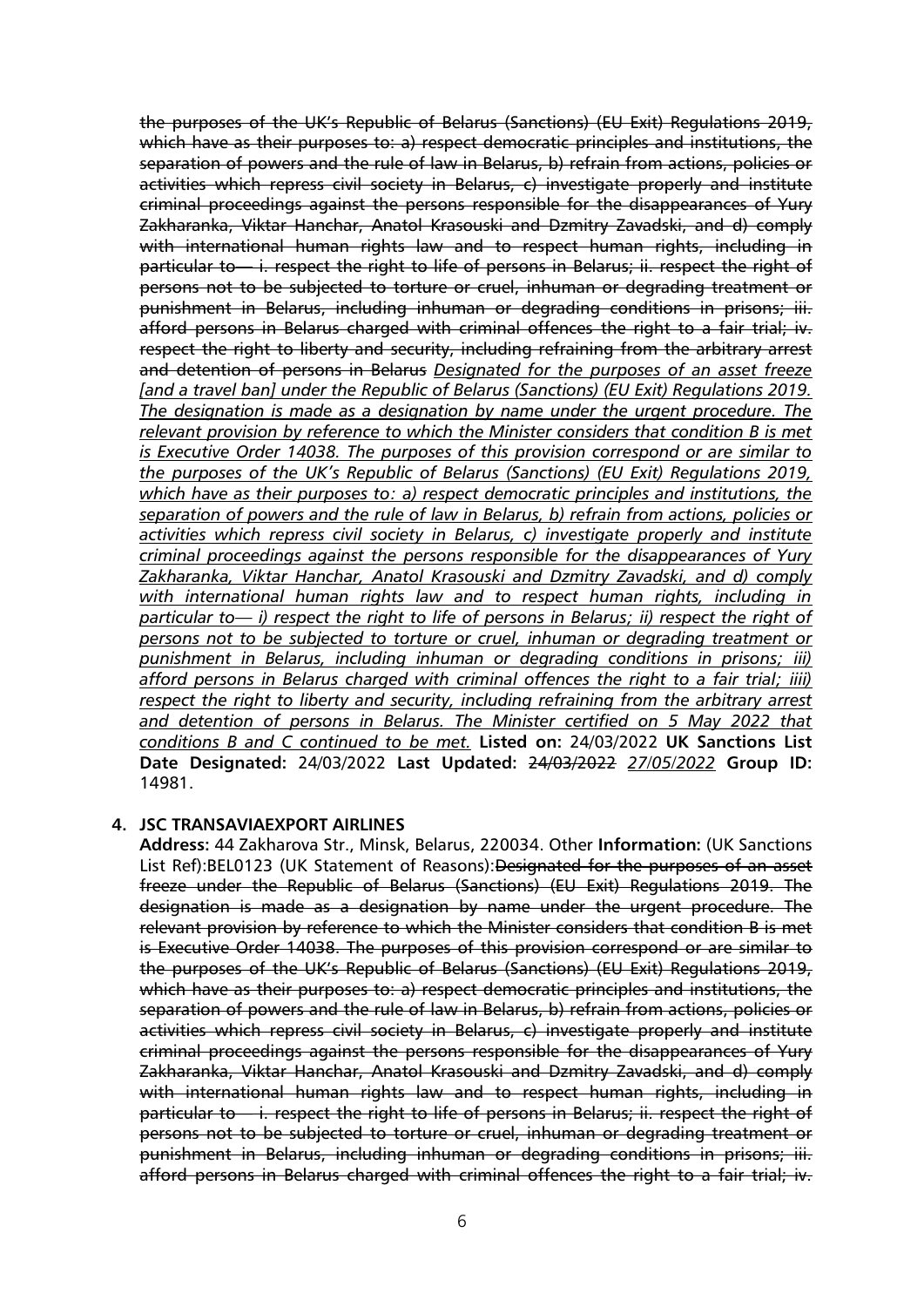respect the right to liberty and security, including refraining from the arbitrary arrest and detention of persons in Belarus *Designated for the purposes of an asset freeze [and a travel ban] under the Republic of Belarus (Sanctions) (EU Exit) Regulations 2019. The designation is made as a designation by name under the urgent procedure. The relevant provision by reference to which the Minister considers that condition B is met is Executive Order 14038. The purposes of this provision correspond or are similar to the purposes of the UK's Republic of Belarus (Sanctions) (EU Exit) Regulations 2019, which have as their purposes to: a) respect democratic principles and institutions, the separation of powers and the rule of law in Belarus, b) refrain from actions, policies or activities which repress civil society in Belarus, c) investigate properly and institute criminal proceedings against the persons responsible for the disappearances of Yury Zakharanka, Viktar Hanchar, Anatol Krasouski and Dzmitry Zavadski, and d) comply with international human rights law and to respect human rights, including in particular to— i) respect the right to life of persons in Belarus; ii) respect the right of persons not to be subjected to torture or cruel, inhuman or degrading treatment or punishment in Belarus, including inhuman or degrading conditions in prisons; iii) afford persons in Belarus charged with criminal offences the right to a fair trial; iiii) respect the right to liberty and security, including refraining from the arbitrary arrest and detention of persons in Belarus. The Minister certified on 5 May 2022 that conditions B and C continued to be met.* **Listed on:** 24/03/2022 **UK Sanctions List Date Designated:** 24/03/2022 **Last Updated:** 24/03/2022 *27/05/2022* **Group ID:** 14982.

#### **5. LIMITED LIABILITY COMPANY BELINVEST-ENGINEERING**

**Address:** office 10, 2 Melnikaite Str, Minsk, Belarus. Other **Information:** (UK Sanctions List Ref):BEL0124 (UK Statement of Reasons):Designated for the purposes of an asset freeze under the Republic of Belarus (Sanctions) (EU Exit) Regulations 2019. The designation is made as a designation by name under the urgent procedure. The relevant provision by reference to which the Minister considers that condition B is met is Executive Order 14038. The purposes of this provision correspond or are similar to the purposes of the UK's Republic of Belarus (Sanctions) (EU Exit) Regulations 2019, which have as their purposes to: a) respect democratic principles and institutions, the separation of powers and the rule of law in Belarus, b) refrain from actions, policies or activities which repress civil society in Belarus, c) investigate properly and institute criminal proceedings against the persons responsible for the disappearances of Yury Zakharanka, Viktar Hanchar, Anatol Krasouski and Dzmitry Zavadski, and d) comply with international human rights law and to respect human rights, including in particular to — i. respect the right to life of persons in Belarus; ii. respect the right of persons not to be subjected to torture or cruel, inhuman or degrading treatment or punishment in Belarus, including inhuman or degrading conditions in prisons; iii. afford persons in Belarus charged with criminal offences the right to a fair trial; iv. respect the right to liberty and security, including refraining from the arbitrary arrest and detention of persons in Belarus *Designated for the purposes of an asset freeze [and a travel ban] under the Republic of Belarus (Sanctions) (EU Exit) Regulations 2019. The designation is made as a designation by name under the urgent procedure. The relevant provision by reference to which the Minister considers that condition B is met is Executive Order 14038. The purposes of this provision correspond or are similar to the purposes of the UK's Republic of Belarus (Sanctions) (EU Exit) Regulations 2019, which have as their purposes to: a) respect democratic principles and institutions, the separation of powers and the rule of law in Belarus, b) refrain from actions, policies or activities which repress civil society in Belarus, c) investigate properly and institute criminal proceedings against the persons responsible for the disappearances of Yury*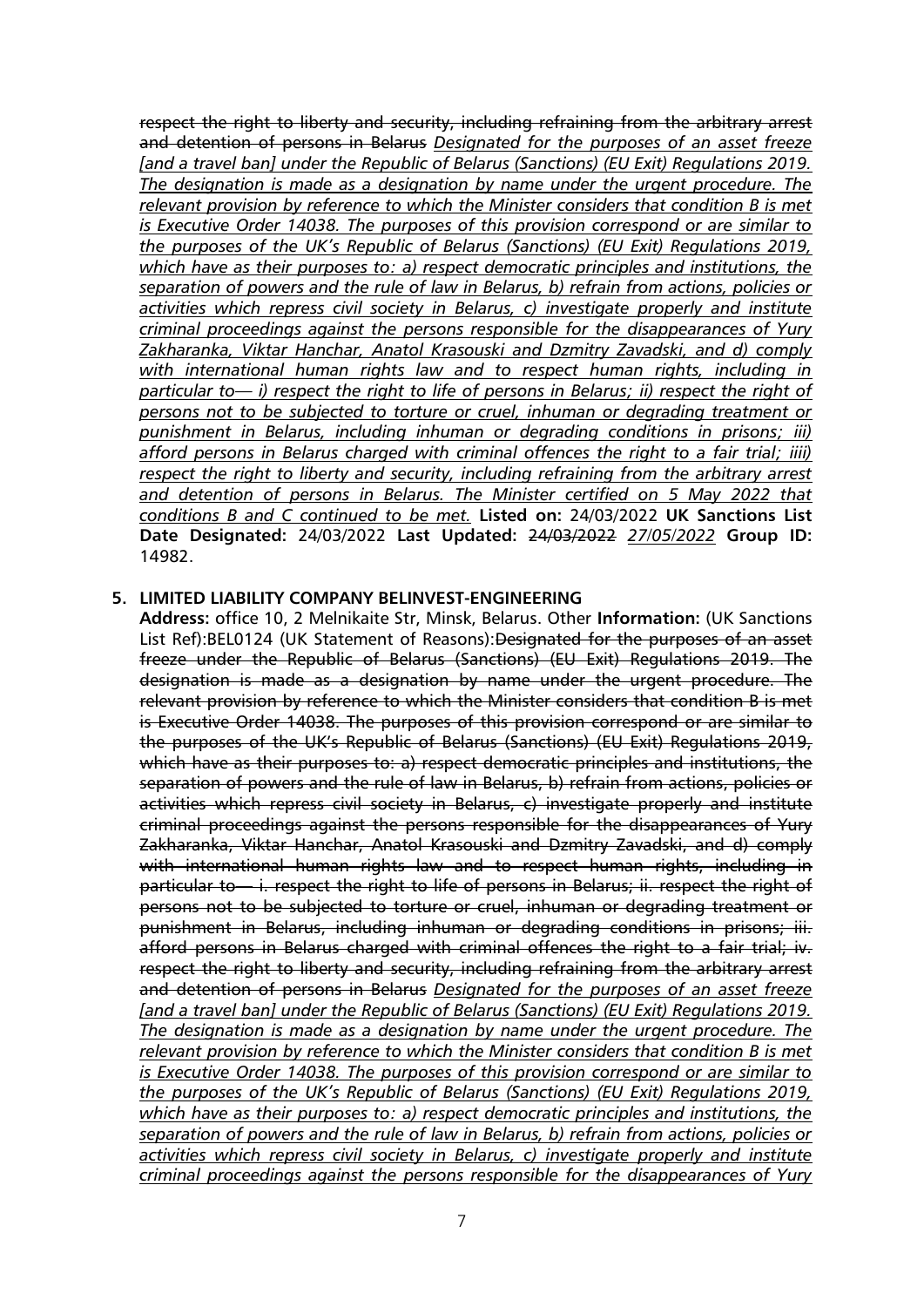*Zakharanka, Viktar Hanchar, Anatol Krasouski and Dzmitry Zavadski, and d) comply with international human rights law and to respect human rights, including in particular to— i) respect the right to life of persons in Belarus; ii) respect the right of persons not to be subjected to torture or cruel, inhuman or degrading treatment or punishment in Belarus, including inhuman or degrading conditions in prisons; iii) afford persons in Belarus charged with criminal offences the right to a fair trial; iiii) respect the right to liberty and security, including refraining from the arbitrary arrest*  and detention of persons in Belarus. The Minister certified on 5 May 2022 that *conditions B and C continued to be met.* **Listed on:** 24/03/2022 **UK Sanctions List Date Designated:** 24/03/2022 **Last Updated:** 24/03/2022 *27/05/2022* **Group ID:** 14983.

#### **6. OJSC KB RADAR-MANAGING COMPANY HOLDING RADAR SYSTEM**

**Address:** 64A Partizanskii, Belarus. Other **Information:** (UK Sanctions List Ref):BEL0125 (UK Statement of Reasons): Designated for the purposes of an asset freeze under the Republic of Belarus (Sanctions) (EU Exit) Regulations 2019. The designation is made as a designation by name under the urgent procedure. The relevant provision by reference to which the Minister considers that condition B is met is Executive Order 14038. The purposes of this provision correspond or are similar to the purposes of the UK's Republic of Belarus (Sanctions) (EU Exit) Regulations 2019, which have as their purposes to: a) respect democratic principles and institutions, the separation of powers and the rule of law in Belarus, b) refrain from actions, policies or activities which repress civil society in Belarus, c) investigate properly and institute criminal proceedings against the persons responsible for the disappearances of Yury Zakharanka, Viktar Hanchar, Anatol Krasouski and Dzmitry Zavadski, and d) comply with international human rights law and to respect human rights, including in particular to — i. respect the right to life of persons in Belarus; ii. respect the right of persons not to be subjected to torture or cruel, inhuman or degrading treatment or punishment in Belarus, including inhuman or degrading conditions in prisons; iii. afford persons in Belarus charged with criminal offences the right to a fair trial; iv. respect the right to liberty and security, including refraining from the arbitrary arrest and detention of persons in Belarus *Designated for the purposes of an asset freeze [and a travel ban] under the Republic of Belarus (Sanctions) (EU Exit) Regulations 2019. The designation is made as a designation by name under the urgent procedure. The relevant provision by reference to which the Minister considers that condition B is met is Executive Order 14038. The purposes of this provision correspond or are similar to the purposes of the UK's Republic of Belarus (Sanctions) (EU Exit) Regulations 2019, which have as their purposes to: a) respect democratic principles and institutions, the separation of powers and the rule of law in Belarus, b) refrain from actions, policies or activities which repress civil society in Belarus, c) investigate properly and institute criminal proceedings against the persons responsible for the disappearances of Yury Zakharanka, Viktar Hanchar, Anatol Krasouski and Dzmitry Zavadski, and d) comply with international human rights law and to respect human rights, including in particular to— i) respect the right to life of persons in Belarus; ii) respect the right of persons not to be subjected to torture or cruel, inhuman or degrading treatment or punishment in Belarus, including inhuman or degrading conditions in prisons; iii) afford persons in Belarus charged with criminal offences the right to a fair trial; iiii) respect the right to liberty and security, including refraining from the arbitrary arrest and detention of persons in Belarus. The Minister certified on 5 May 2022 that conditions B and C continued to be met.* **Listed on:** 24/03/2022 **UK Sanctions List Date Designated:** 24/03/2022 **Last Updated:** 30/03/2022 *27/05/2022* **Group ID:** 14984.